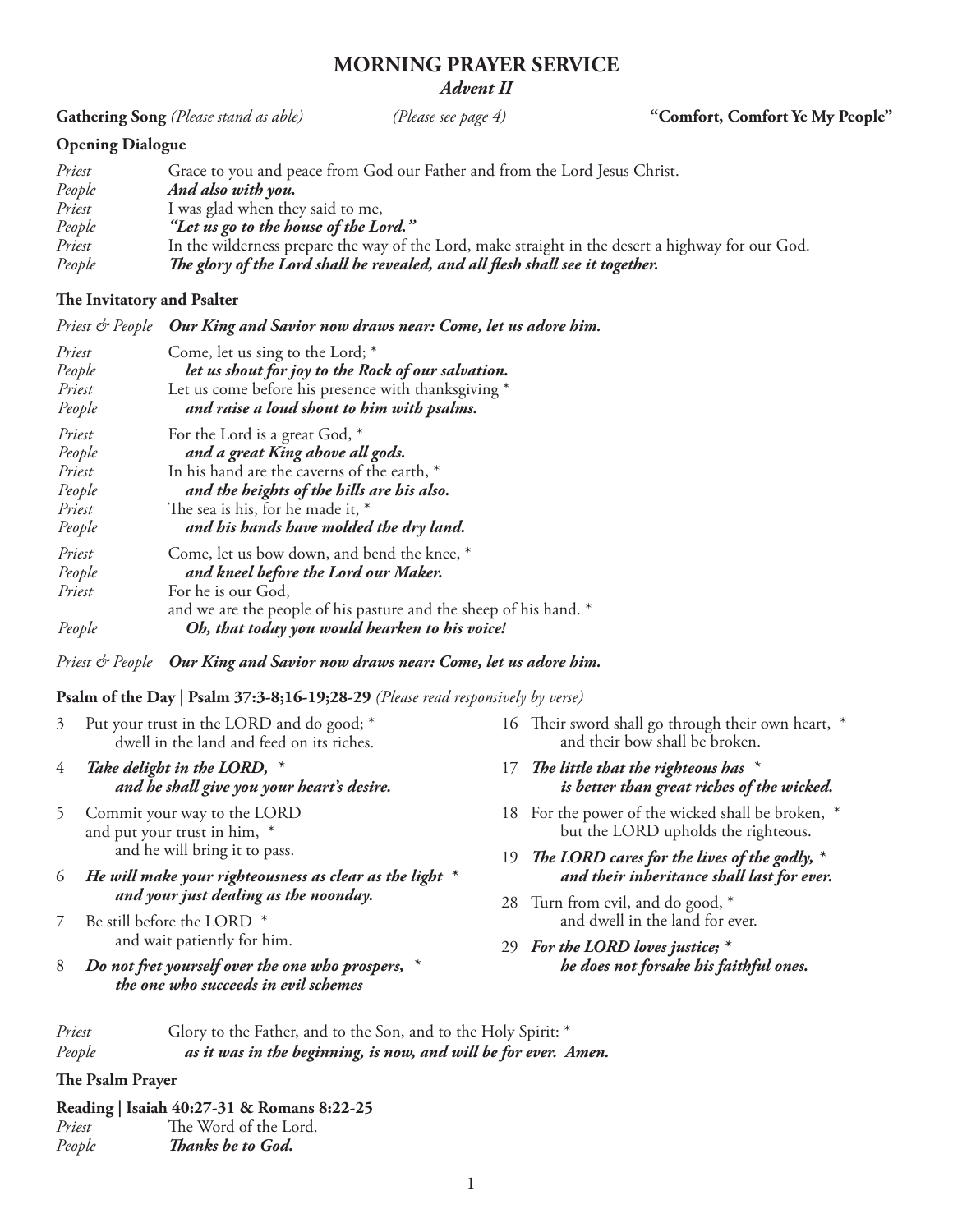#### **Reflection**

Advent Week 2 | Wait Upon the Lord with Hope!

#### **New Testament Canticle** *(Please stand as able)*

*Priest* Long ago God spoke to our ancestors in many and various ways by the prophets,

*People but in these last days God has spoken to us by the Son.*



 *Music: Christe sanctorum* Melody from Antiphoner, (1681)

#### **Prayers**

| Priest | The Lord be with you. |
|--------|-----------------------|
| People | And also with you.    |
| Priest | Let us pray.          |

#### **The Lord's Prayer**

*Our Father, who art in heaven, hallowed be thy Name, thy kingdom come, thy will be done, on earth as it is in heaven. Give us this day our daily bread. And forgive us our trespasses, as we forgive those who trespass against us. And lead us not into temptation, but deliver us from evil. For thine is the kingdom, and the power, and the glory, for ever and ever. Amen.* Vercicle Save your people, Lord, and bless your inheritance;

| Response | Govern them and uphold them, now and always. |
|----------|----------------------------------------------|
| Vercicle | Day by day we bless you;                     |
| Response | We praise your name for ever.                |
|          |                                              |

Vercicle Lord, keep us from all sin today; *Response**Have mercy upon us, Lord, have mercy.*

Vercicle Lord, show us your love and mercy;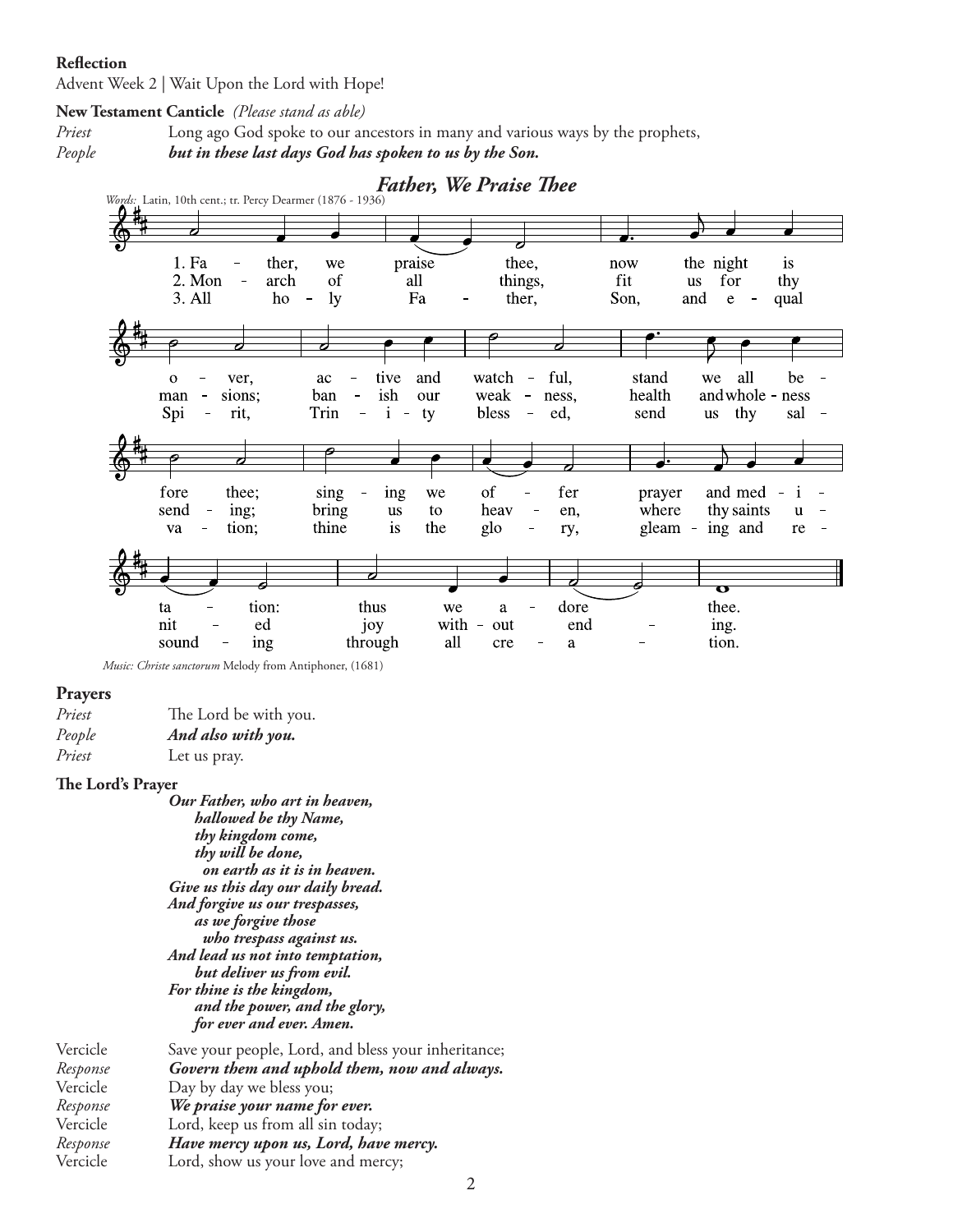*Response**For we put our trust in you.*  Vercicle In you, Lord, is our hope; *Response**And we shall never hope in vain.*

### **The Collect for the Day**

# **A Collect for the Renewal of Life**

O God, the King eternal, whose light divides the day from the night and turns the shadow of death into the morning: Drive far from us all wrong desires, incline our hearts to keep your law, and guide our feet into the way of peace; that, having done your will with cheerfulness during the day, we may, when night comes, rejoice to give you thanks; through Jesus Christ our Lord. *Amen.*

### **A Collect for Grace**

*People We give thanks to you, heavenly Father, through Jesus Christ your dear Son, that you have protected us through the night from all harm and danger. We ask that you would also protect us today from sin and all evil, so that our life and actions may please you. Into your hands we commend ourselves: our bodies, our souls, and all that is ours. Let your holy angels be with us, so that the wicked foe may have no power over us. Amen.* 

### **Blessing**

| Priest | Let us bless the Lord.                                                                                 |
|--------|--------------------------------------------------------------------------------------------------------|
| People | Thanks be to God.                                                                                      |
| Priest | May the God of hope fill you with all joy and peace in believing through the power of the Holy Spirit. |
| People | Amen.                                                                                                  |
|        |                                                                                                        |

### **Sending Song**



*The Episcopal Church of St. John the Baptist subscribes to an all copyright release covering all content in this bulletin from One License with license No. A-727355.*

*The Rev. Thomas M. White, Rector Scott Kresge, Organist/Videography/Streaming*

*Go, My Children with My Blessing*